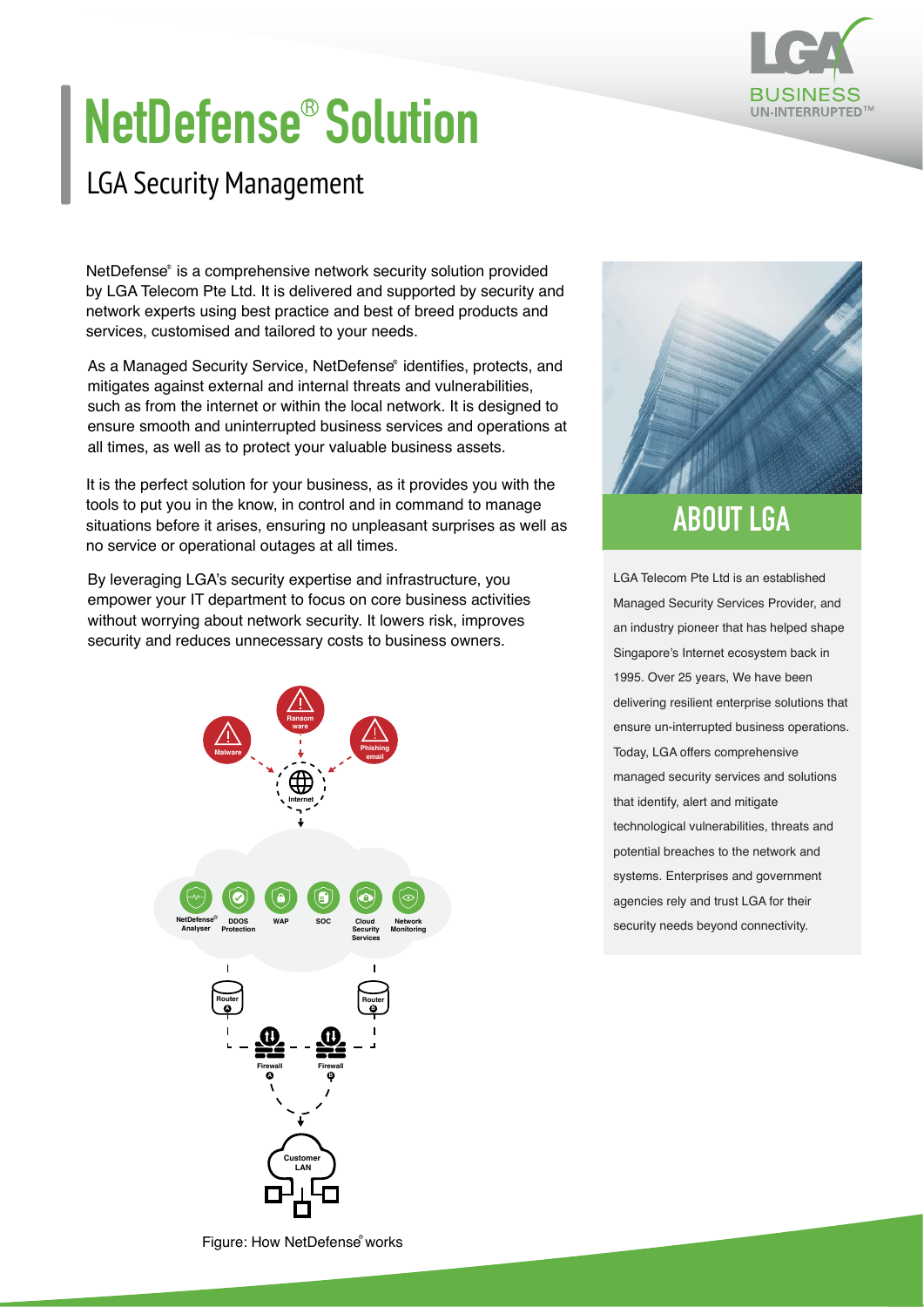## **NetDefense<sup>®</sup> Solution**

| <b>Features</b>                         | Value to you                                                                                                                                                                                                              |
|-----------------------------------------|---------------------------------------------------------------------------------------------------------------------------------------------------------------------------------------------------------------------------|
| <b>High Availability</b>                | Dual internet links (dual source) to attain near-zero downtime for Mission Critical class-level •<br>service connectivity.<br>• Ensures operational serviceability at all times.                                          |
|                                         |                                                                                                                                                                                                                           |
| <b>Unified Threat</b><br>Management     | · Inspects all inbound and outbound network traffic, allowing only safe traffic to pass while<br>blocking unsafe content.<br>. Built-in Virtual Private Network (VPN) enables employees to access their company's network |
|                                         | outside the office while enjoying the same level of security.                                                                                                                                                             |
|                                         | · Intrusion Prevention System (IPS) vigilantly stops cyberthreats from harming your network.                                                                                                                              |
| <b>Simplified Control</b><br>Management | • By making network activities plain, simple and visible, it empowers you with complete control<br>and manageability.                                                                                                     |
|                                         | • Makes it easier for IT managers to make informed decisions in highly complex, technology-<br>driven business environments.                                                                                              |
| Event and Log<br>Management             | • Capable of dealing with large volumes of device events and log messages.                                                                                                                                                |
|                                         | • Collects and stores the data, and can be called upon to search, analyse, and report.                                                                                                                                    |
|                                         | · Simplifies device management through a one-stop solution capable of configuring, monitoring,<br>remedying, and auditing these devices.                                                                                  |
|                                         | • Helps you reduce operational costs and streamline your Compliance Lifecycle.                                                                                                                                            |
| <b>Security Monitoring</b><br>Service   | · ISO27001 certified monitoring service operated by well-trained security analysts using<br>operational best practices.                                                                                                   |
|                                         | • Provides quick identification, verification and stopping of malicious data that attempt to breach<br>vour network.                                                                                                      |
|                                         | • Receives timely information on latest threats and security trends.                                                                                                                                                      |
|                                         | · Provides mitigation and recovery procedures in the event of a threat being detected.                                                                                                                                    |
| Comprehensive<br>Support                | · Available 24/7 with a guaranteed incident response time.                                                                                                                                                                |
|                                         | • Hardware is warranted at all times and in the event of failure, it will be promptly replaced at no<br>cost.                                                                                                             |